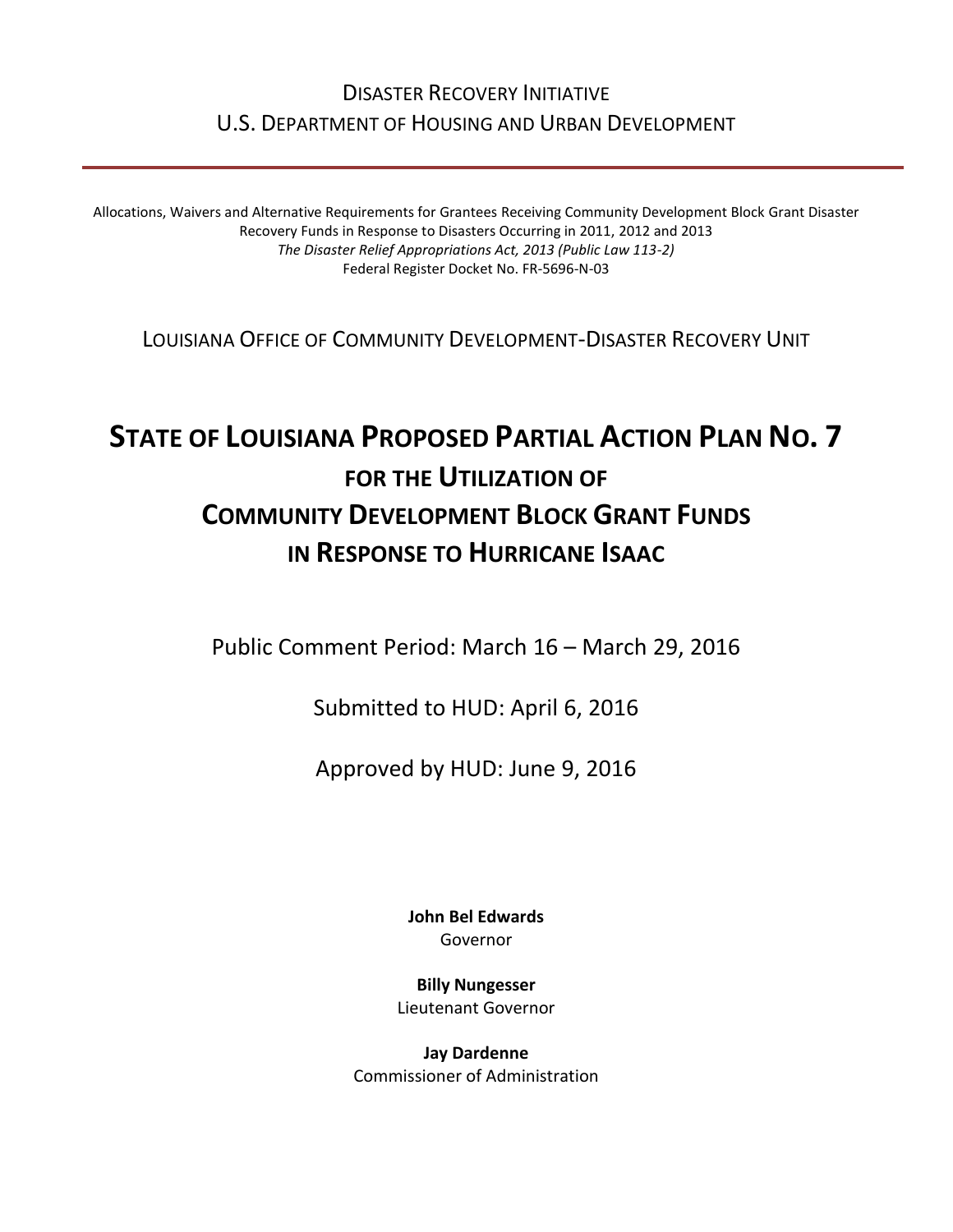## **I. Overview**

This Partial Action Plan No. 7 allocates and obligates \$5,000,000 to the St. John the Baptist School Board as a subset of St. John the Baptist Parish's previously allocated \$32,674,000. This funding allocation and obligation, in accordance with the parish's unmet needs assessment as outlined in the state's Master Action Plan, is necessary to address unmet Public Facilities needs in St. John the Baptist Parish following Hurricane Isaac.

| Program                                             | <b>Total Allocation</b> | % of Allocation | <b>Obligation for Partial Action</b><br>Plan No. 7 |
|-----------------------------------------------------|-------------------------|-----------------|----------------------------------------------------|
| St. John the Baptist Parish                         | \$27,674,000            | 43.0%           | \$0                                                |
| St. John the Baptist Parish School Board            | \$5,000,000             | 7.8%            | \$5,000,000 (Public Facilities)                    |
| <b>Plaquemines Parish</b>                           | \$16,953,000            | 26.3%           | \$0                                                |
| <b>FEMA Cost-Share</b>                              | \$5,886,000             | 9.1%            | \$0                                                |
| State Administration, Planning and Program Delivery | \$3,320,000             | 5.2%            | \$0                                                |
| Hazard Mitigation Cost-Share Assistance Program     | \$3,021,084             | 4.7%            | \$0                                                |
| Homeowner Rehabilitation Program                    | \$1,425,000             | 2.2%            | \$0                                                |
| Parish Recovery Priority Projects                   | \$1,100,000             | 1.7%            | \$0                                                |
| <b>Total</b>                                        | \$64,379,084            | 100.0%          | \$5,000,000                                        |

# **II. Program Description**

Hurricane Isaac caused overland flooding and tidal surge in St. John the Baptist Parish of up to three feet, resulting in extensive damages to East St. John High School and Lake Pontchartrain Elementary, public schools under the St. John the Baptist School Board's jurisdiction. Damages at both schools included, but was not limited to, all VCT flooring, drywall, baseboards, electrical, network, alarm systems and HVAC systems. High temperatures and humidity following Hurricane Isaac, combined with a lack of air conditioning, caused significant mold growth on all vertical and horizontal surfaces.

The current estimate of costs to repair damages to both schools totals \$39,343,292.14. After the deduction for claims paid with NFIP Insurance, St. John the Baptist School Board is responsible for a FEMA Public Assistance Cost-Share of 25% of the total costs, which is \$9,189,236.95. To address these unmet recovery needs and to satisfy part of the Cost-Share, the Parish Council, in submitting its proposal for the use of CDBG-DR Isaac funding, identified the need to reconstruct and rehabilitate the schools and allocated \$5,000,000 from its overall CDBG-DR Isaac allocation to the school board to assist with the recovery of the schools via Resolution P15-35, dated October 22, 2013.

**Eligible Activities:** 105(a)(2,4,5,8,9) **National Objective:** Low-and Moderate Income Benefit, Urgent Need **Activity Allocation:** \$5,000,000 **Activity Obligation:** \$5,000,000

### **III. Overview and Delivery**

The proposed program will be administered through the St. John the Baptist School Board, with overview, technical assistance and guidance provided by the state through OCD-DRU. OCD-DRU will enter into a Cooperative Endeavor Agreement with the St. John the Baptist School Board, on behalf of St. John the Baptist Parish, to obligate funds under Louisiana's PL 113-2 CDBG-DR allocation.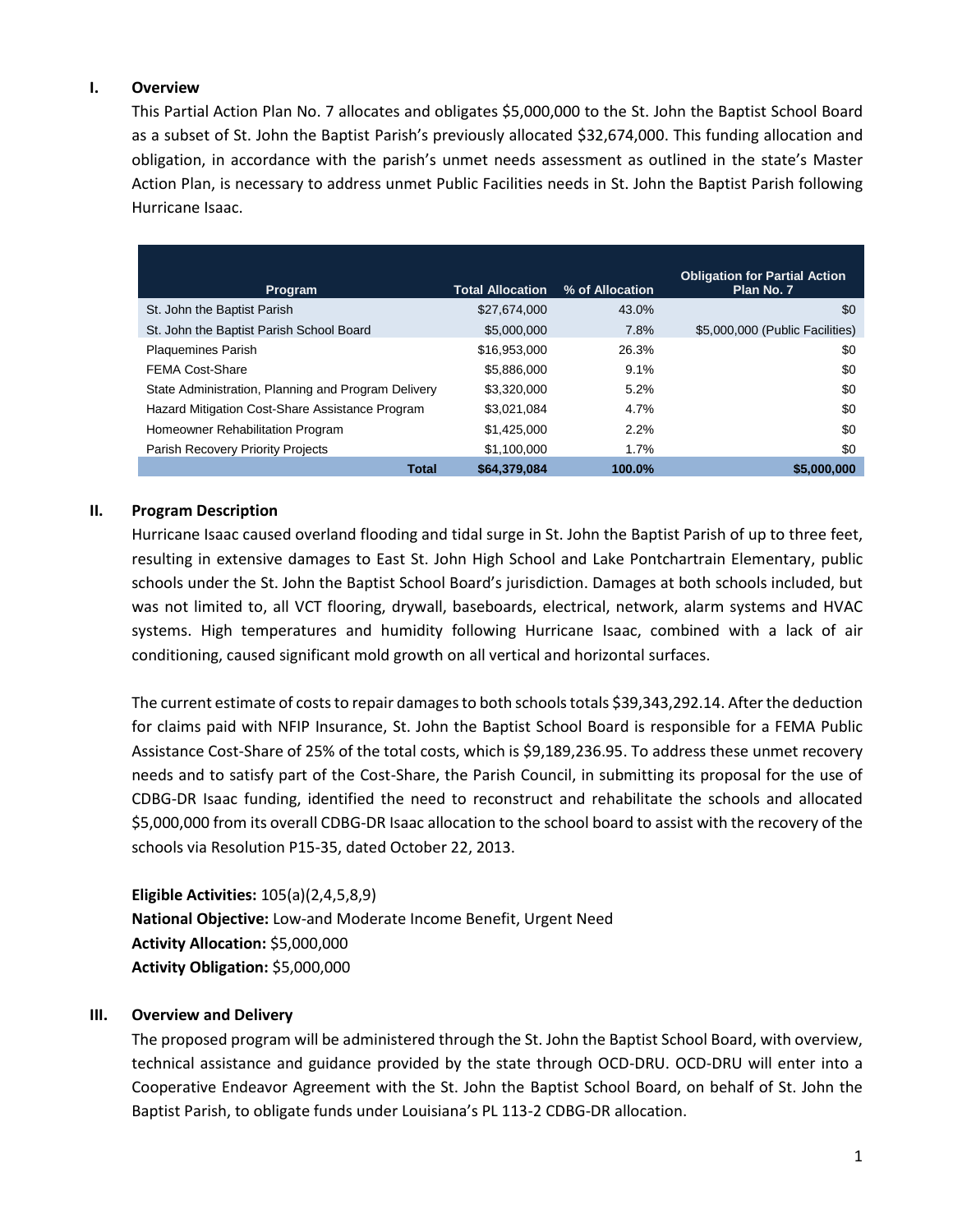# **IV. Monitoring**

OCD-DRU will monitor St. John the Baptist Parish School Board in accordance with the contracts and the OCD-DRU Monitoring Plan.

# **V. Overall Grant Impact**

This Partial Action Plan No. 7 allocates and obligates \$5,000,000 as a programmatic subset of the previous \$32,674,000 allocation the state made to address unmet needs in St. John the Baptist Parish.

| Program                                         | <b>Allocation</b> | <b>Obligated in Partial</b><br><b>Action Plan No. 7</b> |
|-------------------------------------------------|-------------------|---------------------------------------------------------|
| Homeowner Rehabilitation<br>Program             | \$11,549,820      |                                                         |
| <b>Small Rental Rehabilitation</b><br>Program   | \$1,919,662       |                                                         |
| <b>Housing Elevation Program</b>                | \$2,500,000       |                                                         |
| Homebuyer Assistance<br>Program                 | \$2,981,438       |                                                         |
| Demolition and Clearance<br>Program             | \$350,000         |                                                         |
| <b>Small Business Grant and</b><br>Loan Program | \$3,334,880       |                                                         |
| <b>School Board</b>                             | \$5,000,000       | \$5,000,000                                             |
| Admin.                                          | \$163,370         |                                                         |
| TBD                                             | \$4,874,830       |                                                         |
| Total                                           | \$32,674,000      | \$5,000,000                                             |

#### **Obligation/Allocation Changes to St. John the Baptist Parish Allocation**

### **VI. Public Comment**

A. This Partial Action Plan is considered substantial as it allocates \$5,000,000 and creates a new program, per the allowable activities described in the Master Action Plan. The formal public comment period for the plan was Wed., March 16, 2016 through Tues., March 29, 2016 at 5 p.m.

Citizens and organizations could comment on this amendment via:

- The OCD-DRU website[, http://www.doa.la.gov/Pages/ocd-dru/Action\\_Plans.aspx;](http://www.doa.la.gov/Pages/ocd-dru/Action_Plans.aspx)
- **•** Emailing them to [ocd@la.gov;](mailto:ocd@la.gov)
- Mailing them to Disaster Recovery Unit, P.O. Box 94095, 70804-9095, Attn: Janice Lovett; or
- Faxing them to the attention of Janice Lovett at (225) 219-9605.

The plan was translated into Vietnamese and Spanish to reach the limited English proficiency citizens in the impacted areas. Citizens with disabilities or those who need other technical assistance could contact the OCD-DRU office for assistance via the methods listed above.

### B. **Summary of Public Comments and State's Response**

Two public comments were received. Both comments expressed concerns about using taxpayer funds to pay for conditions that existed at East St. John High School and Lake Pontchartrain Elementary